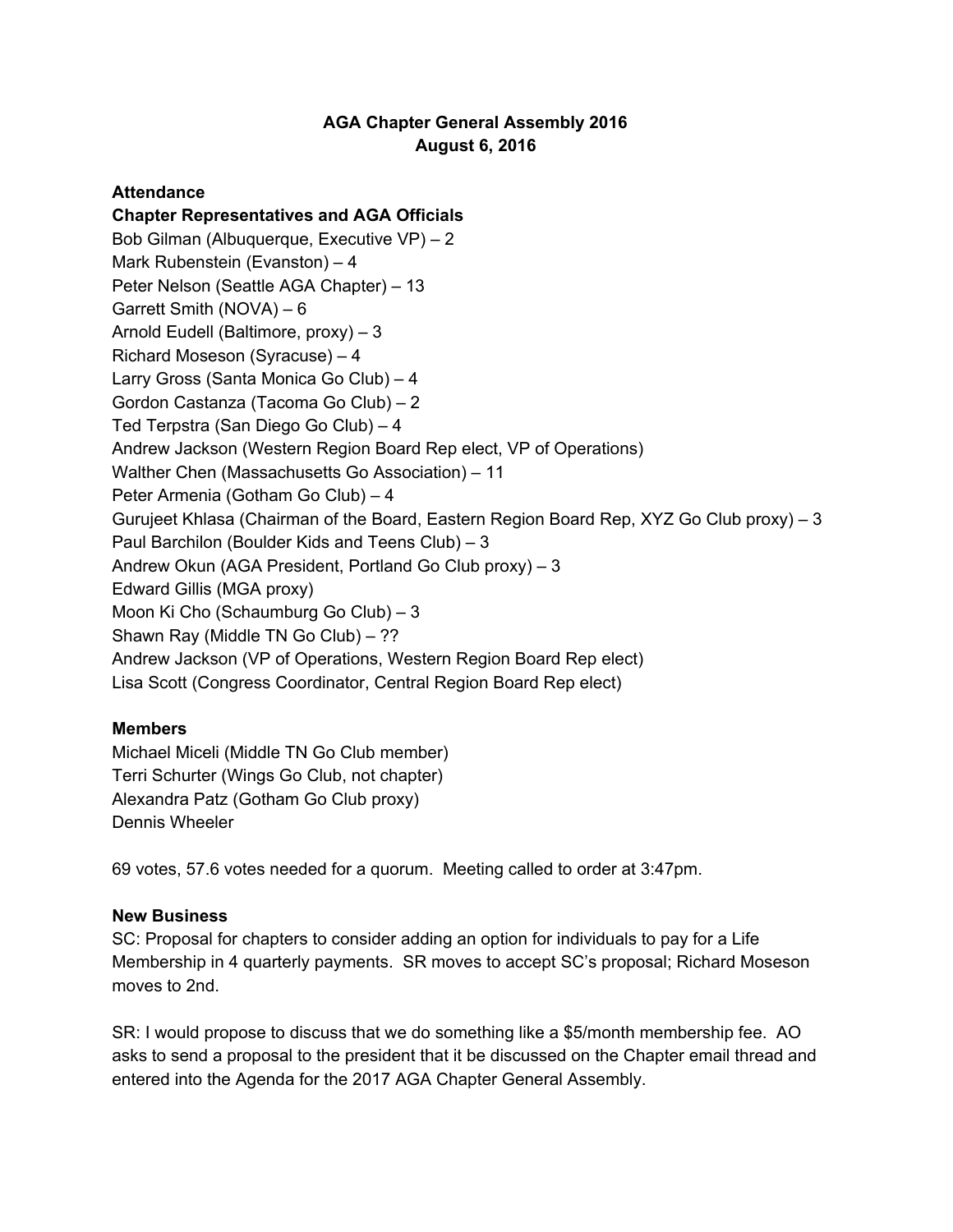Concern about Congress promotion. (AI for LS) It would be good to send an email to AGA members informing them about the Congress.

SR: I would like to understand what effect losing or winning games against someone will have when the official handicap is not used. AJ offers to discuss this with SR.

### **WMSG**

AO: WMSG overview, should be held in late 2017 in Korea, details TBD.

## **Congresses**

AO: Should the Congresses be held in locations where they have been held in the past, either in one city or several. There are a few ideas such as UCSB and NYC that have been popular, but I would just like to hear thoughts.

SR: If you want to argue for Congress being in one location, you have both pros and cons. We could ameliorate some of the cons with smaller conventions in various locations throughout the year.

MR: Probably not involving pros to the same extent.

LG: Is it clear that the people who have done it at the good locations in the past would do it again?

AO: Unlikely, it would be more likely to have national volunteers.

AJ: How about doing it in the same place twice in a row? This would get rid of some of the issues, and help with relations with the venue.

MR: From the attendee's perspective, it is nice to go to a new place every year.

BG: Regarding local smaller events: these would be great, but I wouldn't want to sacrifice the Congress. Clarification that the Congress would still exist, but just in a single location.

TT: Do we have a sense of how many people come because they are local and how many people come for vacation or because they come every year?

AO: I am considering setting as standard for Congress that we have A/C in the rooms.

[Further Discussion]

### **2017 Congress**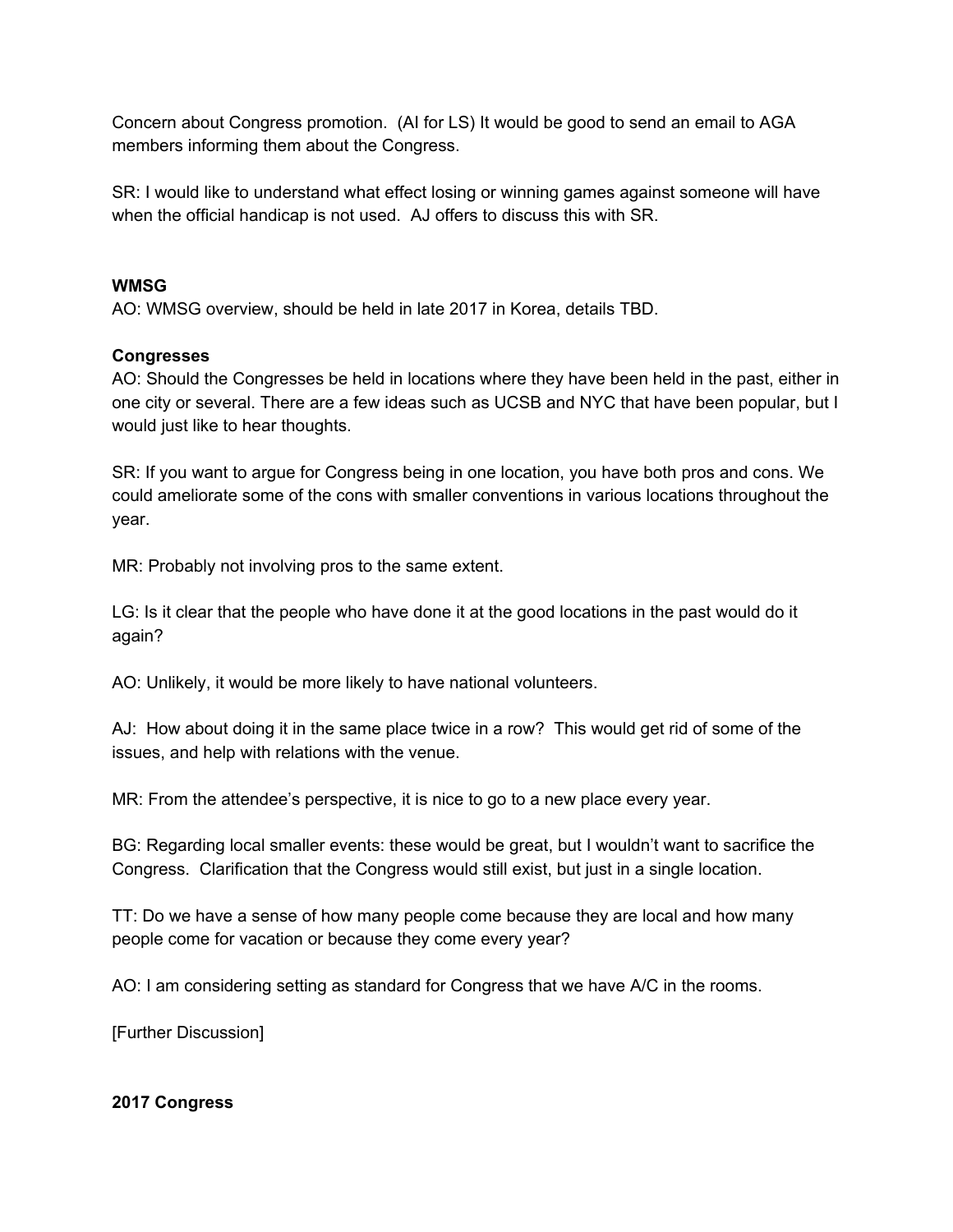TT presents Congress option for 2017 in San Diego at the Town & Country Resort, August 5th-12th.

[Discussion of 2017 Congress]

SR: It would be nice to have more than one option to choose from for the Congress.

LS: It may be a good idea to have this one or two steps earlier, so that we have multiple options to discuss and approve for 2-5 years out.

#### [General concurrence]

AO: There is a potential Congress at a hotel on Grand Island in Niagara Falls. the owners of the hotel love go and would love to run one, and it would be a great option for a "North American Go Congress," which would get a lot of buy in as attendees and volunteers.

SC moves to approve that we go to San Diego for the 2017 US Go Congress; seconded by Peter Nelson. No discussion. Approved by all except Ted Terpstra.

#### **Chapter Rewards**

GK: Summary of the Chapter Rewards program and where to find information on the website.

SR: Discussion of how to improve the effectiveness of the system for smaller and isolated clubs. GK explains criteria that was used to design the system.

CK: Can we get points for outreach?

GK: Not at this time. We would like to have more, but we need to be able to measure them.

Richard Moseson: It might benefit smaller clubs if points were awarded simply for holding a rated tournament. [AI for GK: This should be added.]

MR: Where does the budget for these rewards come from?

GK, AO: From the AO general operating budget. Currently we are spending less than budgeted. This is a good way to promote the game at a more grassroots level, rather than only at the highest level.

TT: One way to reward the Congress director could be to reward the club putting on the Congress for all of the games played at the Congress.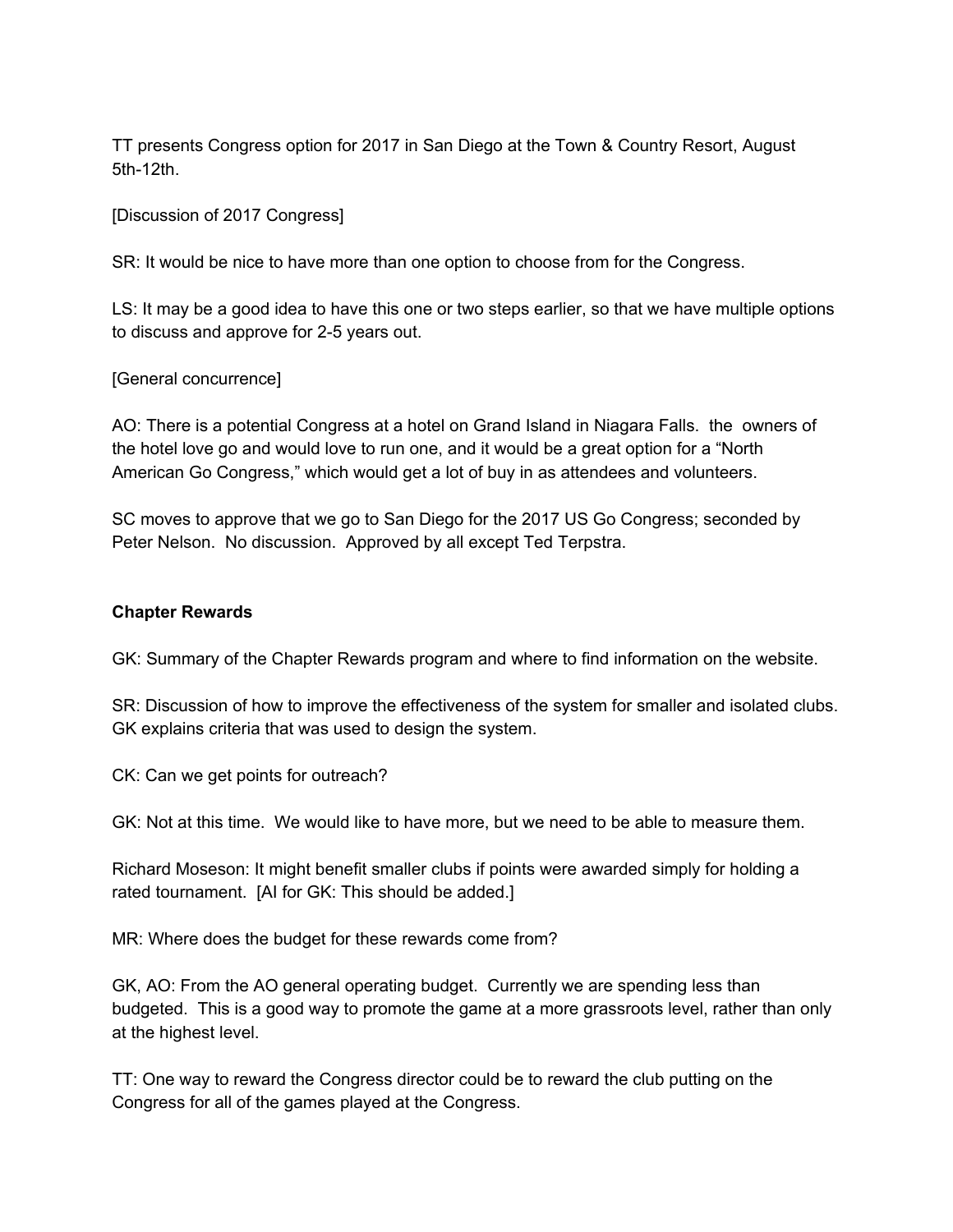### **AGA Finances**

AO: [Discussion] In general, the AGA is in good financial shape for an organization of our size.

AO: The AGA and AGF both received funds from the Google AlphaGo DeepMind team. The AGA proposal was to use the funds for a professional tournament in the US for 6 years. Google funds as well as some AGA funds, and soon additional outside funds, will be used to pay for this tournament.

AO: To a great degree, our receiving this grant and involvement with AlphaGo is due to Andrew Jackson, so he deserves our thanks.

AO: Our membership just went over 2100 humans.

LG: Is it possible to get the same kinds of reports that we got years ago. [AI for AJ: program the MM to be able to issue these kinds of reports.]

TT: How many EJ subscriptions do we have? AJ says 10,000-12,000 emails, and the analytics are regularly analyzed.

CK: Point of clarification: the first years of the INg Masters it was pros only, and after a few years it was expanded to a field of 16 to include strong amateurs as well.

### **Rank Certification**

CK: The system is in place, runs, and produces output. We still need to look at the outliers, but everyone receive emails shortly about the rank certification program. The email will award you a rank based on tournament play. The email will contain a certificate, and will provide options for purchasing increasingly nicer versions of the certification. Ranks are lower than rating; they show that there is a less than 10% chance that your rating will drop below the awarded rank.

### **New Business – Quarterly Life Membership Payment**

SC: Proposal for chapters to consider adding an option for individuals to pay for a Life Membership in 4 quarterly payments.

AJ: They should be considered full members when they have paid part of their membership but not

CK, LS, AJ, SR: If they die, we award the Life Membership posthumously; if they change their mind without finishing payment, then it is considered a donation if the person does not simply ask for a delay in their payment schedule.